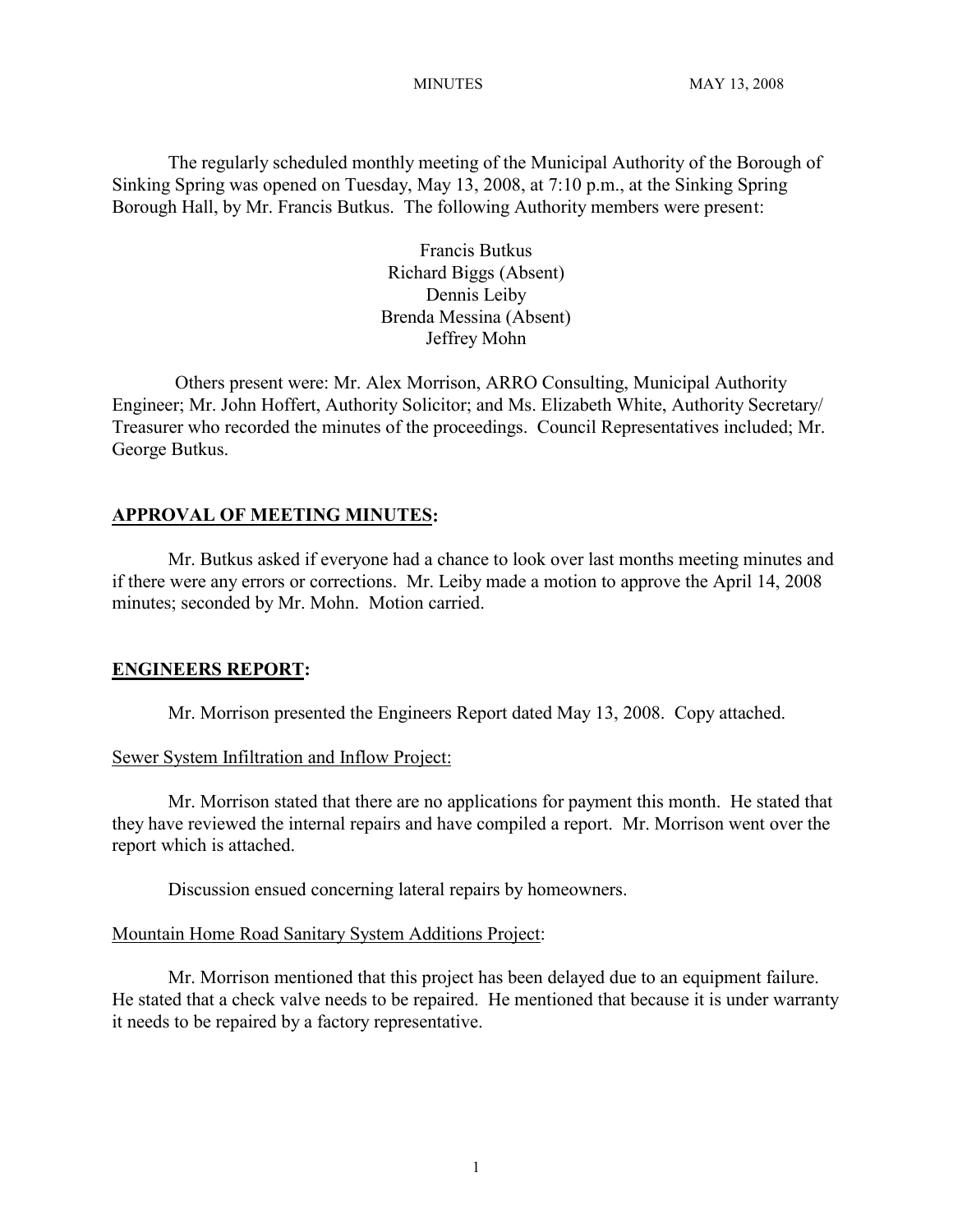### **ENGINEERS REPORT: (Cont.)**

Mr. Morrison stated that because of the delay E. Kuser Inc. has requested a time extension until June 10, 2008 for Substantial Completion. He stated that they have submitted Change Order No. 3 which grants that extension. He mentioned that the same change order also includes an increase of \$9,972.80 for additional paving for the trench repair in Mr. DiBiase's driveway. Mr. Leiby made the motion to approve Change Order No. 3; seconded by Mr. Mohn. Motion carried.

Mr. Morrison mentioned that E. Kuser Inc. has also submitted Payment Application No. 5 for \$9,474.16. He stated that ARRO recommends payment and that the balance to finish is still \$18,824.26. Mr. Leiby made the motion to pay E. Kuser Inc. for Payment Application No. 5 in the amount of \$9,474.16; seconded by Mr. Mohn. Motion carried.

# Wastewater Treatment Plant Project:

Mr. Morrison mentioned that the "Special Study" will be in letter format and be part of a Corrective Action Plan (CAP). He stated that the CAP is attached. He mentioned that it was sent to PaDEP on May 2, 2008 to meet the May 8, 2008 deadline which was set by PaDEP. He stated that PaDEP has already looked at it and verbally approved it, but, they have not yet formally approved it.

He stated that a draft of the "Special Study" is also included for the Authority's review and approval. He stated that if the Authority concurs ARRO will finalize it and issue it. Mr. Morrison went over the draft letter. Mr. Leiby made the motion to accept the "Special Study"; seconded by Mr. Mohn. Motion carried.

#### Traditions at Sinking Spring Development:

Mr. Morrison mentioned that they had an onsite meeting with their engineers and that a correction was needed to select the correct connection manhole.

#### Infiltration and Inflow Study:

Mr. Morrison mentioned that we have held payment to ADS due to the change orders associated with the repairs due to ADS's incorrect information. He stated that ARRO is going to prepare a deduct change order for ADS.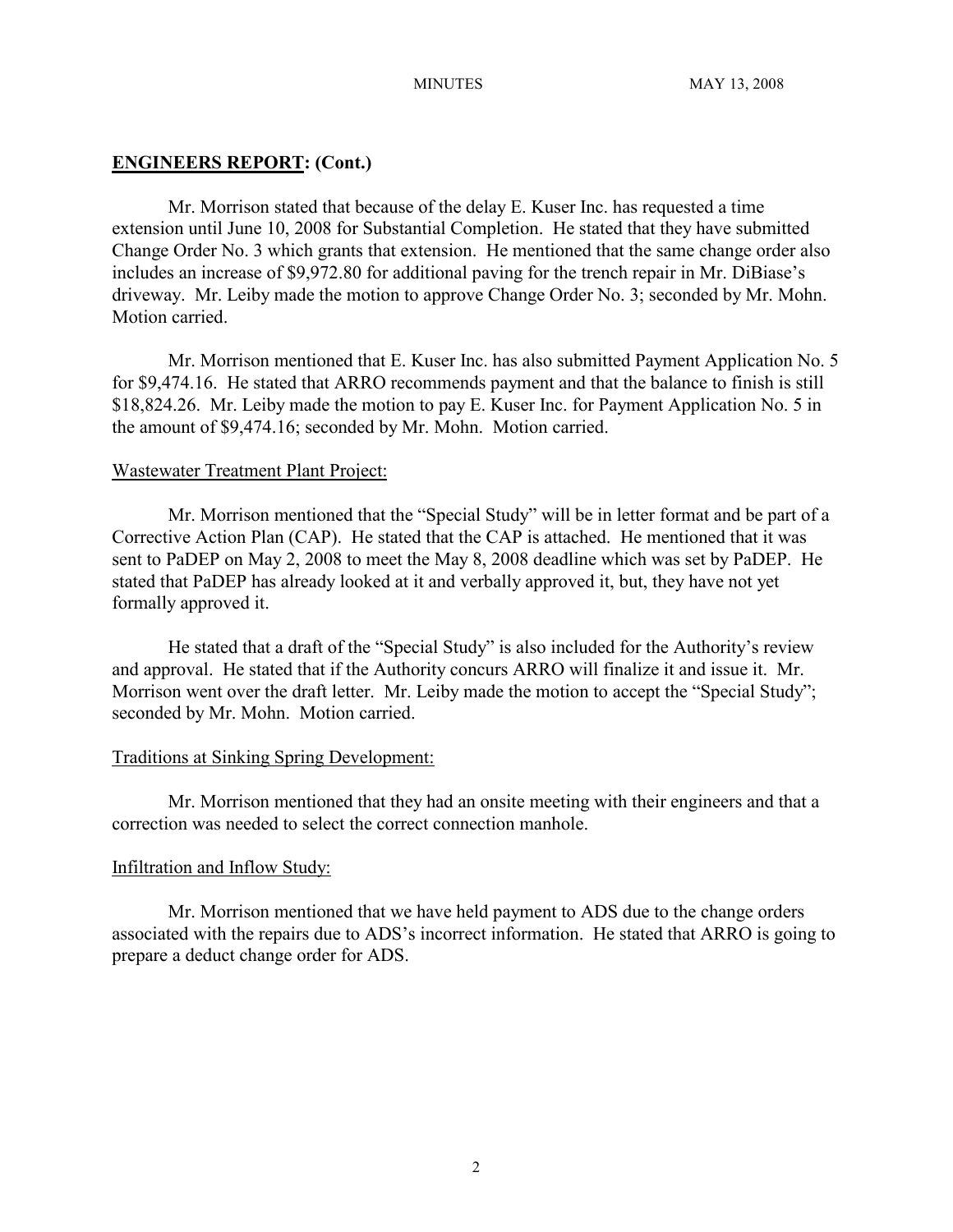# **ENGINEERS REPORT: (Cont.)**

### Sewer System Capacity Limitations:

Mr. Morrison stated we received a letter from Alcon dated April 10, 2008, where they described their existing capacity as 69 EDU's and 20,000 GPD. He stated that ARRO reviewed that and sent a letter confirming those numbers on April 30, 2008. He stated that the Borough will begin billing Alcon for 69 base rates as of the next billing which will go out in mid July.

Mr. Butkus mentioned that some of Alcon's usage is used for cooling. He stated that as far as he knows they still have not put in a metering system to measure how much of their usage is used for cooling. He mentioned that Williams Metal Finishing has a meter on theirs and that we deduct that amount of usage from their sewer bill. Discussion ensued.

Mr. Morrison mentioned that a copy of the planning module for the Wilson School District Middle School which will be located in Lower Heidelberg Township has been submitted. He stated that Item 4 Treatment Facility must be completed by the Authority since it is tributary to the Sinking Spring WWTP. He stated that the Chapter 94 Report for 2007 does indicated that there is a projected overload condition. He stated that the CAP that was submitted to PaDEP will allow the Authority to answer the question 'No' as to whether it would create an overload with the condition that the CAP will be applied. He stated that ARRO's recommendation is that the appropriate agent of the Authority be authorized to execute that part of the module. Mr. Hoffert mentioned that he has a resolution prepared for that. Mr. Morrison also mentioned that sooner or later, since this flow is additional flow that is part of the upgrade and expansion, we will need to get into some type of addendum or modification to the Inter-Municipal Agreement with Lower Heidelberg on how they are actually going to obtain that capacity. Mr. Hoffert read over the Resolution. Motion was made by Mr. Leiby; seconded by Mr. Mohn to have Mr. Butkus sign the module and to approve the Resolution. Motion carried.

# NPDES Discharge Permit:

Mr. Morrison stated that ARRO continues to work with Mr. Juzyk of Miller Environmental concerning the NPDES discharge permit renewal.

# **JOHN HOFFERT:**

Mr. Hoffert stated that, in addition to the Resolution that he prepared, he sent a letter to Mr. Miravich of Fox Rothchild LLP on May 6, 2008 in response to the Planning Module.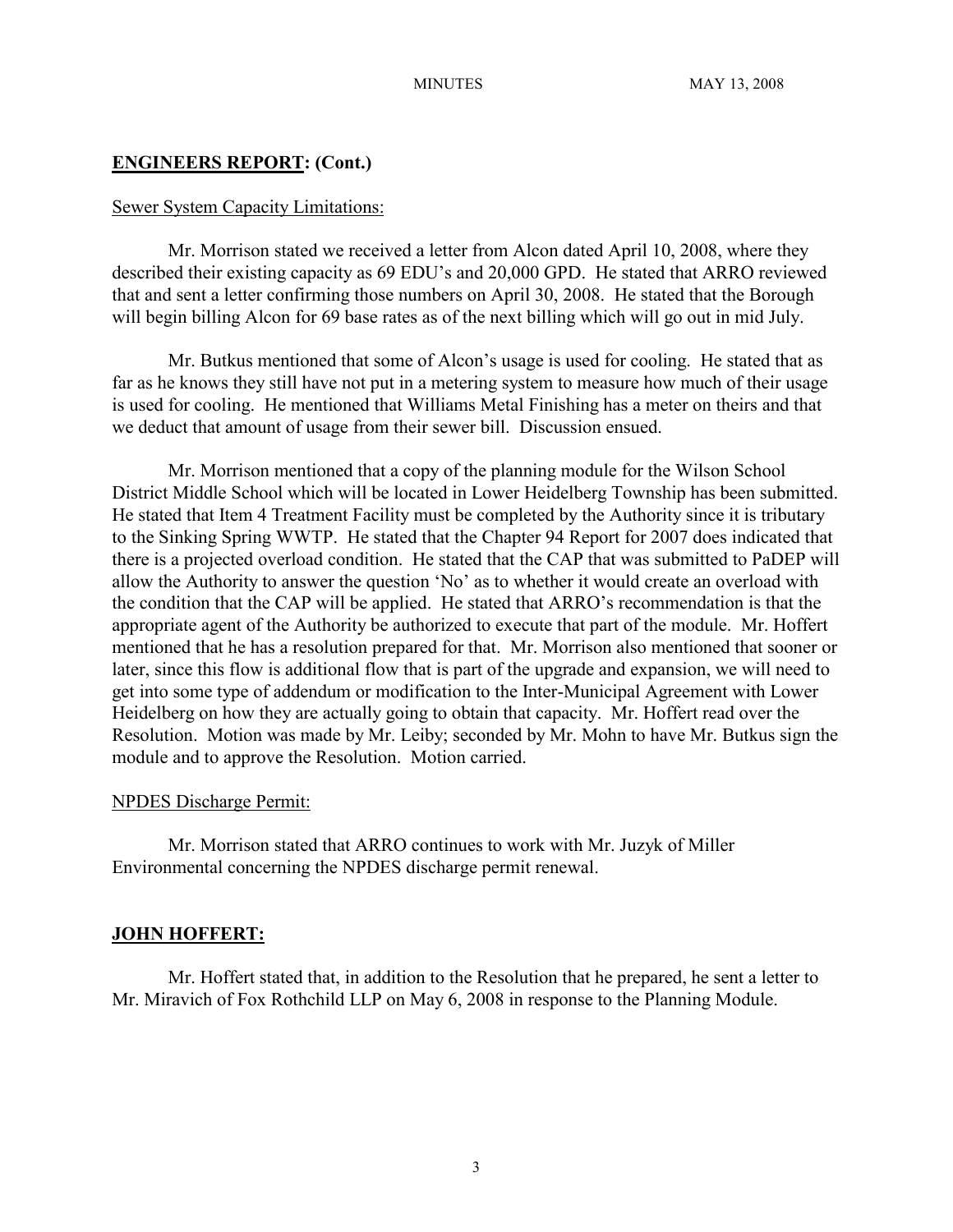# **FRANCIS BUTKUS - CHAIRMAN:**

Mr. Butkus asked Mr. Morrison is he could contact the surrounding municipalities that flow to the Sinking Spring WWTP and see if we could obtain maps showing their lines and where they connect to us. Mr. Morrison stated that it could be problematic depending on how we get the information and that there may also be costs involved.

# **MR. GEORGE BUTKUS:**

Mr. George Butkus mentioned that Council has expressed the interest to make the Authority an Operating Authority although the Authority has not official received notice as of yet because the Borough has not begun the legal paper work yet. He stated that Mr. Fitzpatrick is getting a better understanding of the exact process to explain to Council for their next meeting which will be the first Thursday in June.

Mr. George Butkus stated that Council did concur with the Corrective Action Plan and going ahead with the minor upgrade including the clarifier, the reed beds, head works and basically everything that we had outlined. He mentioned that he was asked to express the desire of some council members for the Authority to look for any possible grants or grant like aids toward this project to help defray the cost.

Mr. Francis Butkus mentioned that he saw somewhere that there is going to be, in this years Federal Budget, 469 billion dollars, projected out over 10 years, for municipal water and sewer upgrades. Mr. Morrison stated that they will snoop around and see what they can find. Mr. Morrison mentioned that you can also contact your state representative and ask if they have moneys that they can distribute.

# **APPROVAL OF BILLS:**

Mr. Butkus stated that we have a bill from Miller Environmental for \$1,876.00 for a bill from Atlantic Coast Laboratories, Inc. that they paid. He stated that it is for the NPDES Permit testing Mr. Leiby made a motion to approve payment to Miller Environmental for \$1,876.00; seconded by Mr. Mohn. Motion carried.

Mr. Butkus stated that we have a bill from Aquaticlab, Inc. for \$1,400.00 for the NPDES Permit testing Mr. Leiby made a motion to approve payment to Aquaticlab, Inc. for \$1,400.00; seconded by Mr. Mohn. Motion carried.

Mr. Butkus stated that we have a bill from DEP. for \$50.00 for the storage tank. Mr. Leiby made a motion to approve payment to DEP for \$50.00; seconded by Mr. Mohn. Motion carried.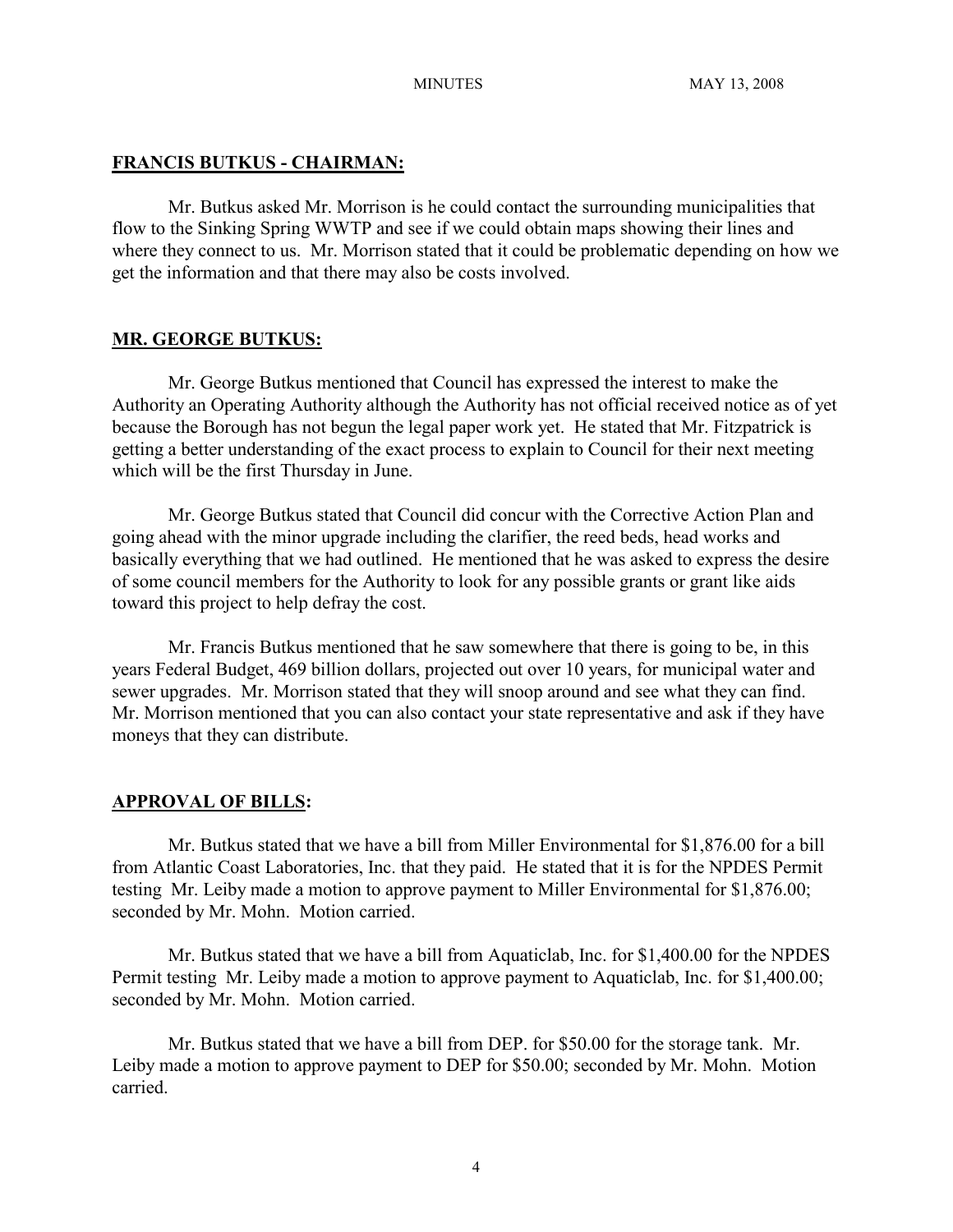# **APPROVAL OF BILLS (Cont.):**

Mr. Butkus stated that we have a bill from the Reading Eagle for \$45.70 for advertising the re-scheduled meeting last month. Mr. Leiby made a motion to pay the Reading Eagle bill in the amount of \$45.70; seconded by Mr. Mohn. Motion carried.

Mr. Butkus stated that we have a bill from Verizon for the phone line for the pump station in the amount of \$103.81. Mr. Leiby made a motion to pay Verizon's bill in the amount of \$103.81; seconded by Mr. Mohn. Motion carried.

Mr. Butkus stated that we have four bills from ARRO Consulting totaling \$15,208.60. Mr. Mohn made a motion to pay ARRO's bills in the amount of \$15,208.60; seconded by Mr. Leiby. Motion carried.

Mr. Butkus stated that we have a bill from Mr. Hoffert for \$500.00 for services rendered through May 13, 2008. Mr. Mohn made a motion to pay Mr. Hoffert's bill in the amount of \$500.00; seconded by Mr. Leiby. Motion carried.

Mr. Butkus stated that we have a bill from Ms. White in the amount of \$270.00 for services rendered for April 2008. Motion was made by Mr. Mohn to pay Ms. White's bill in the amount of \$270.00; seconded by Mr. Leiby. Motion carried.

# **TREASURER'S REPORT:**

Mr. Butkus asked if everyone had received a copy of the Treasurer's Report dated May 13, 2008 and if anyone had any questions. Motion was made by Mr. Leiby to accept the Treasurer's Report; seconded by Mr. Mohn. Motion carried.

Discussion ensued concerning administrative costs and how they have increased over the past few years. Mr. Butkus mentioned that all administrative costs should come out of the Sewer Revenue Account which is why the Borough gives the Authority \$20,000.00 each year. He stated that he is not sure if that is enough to cover it anymore.